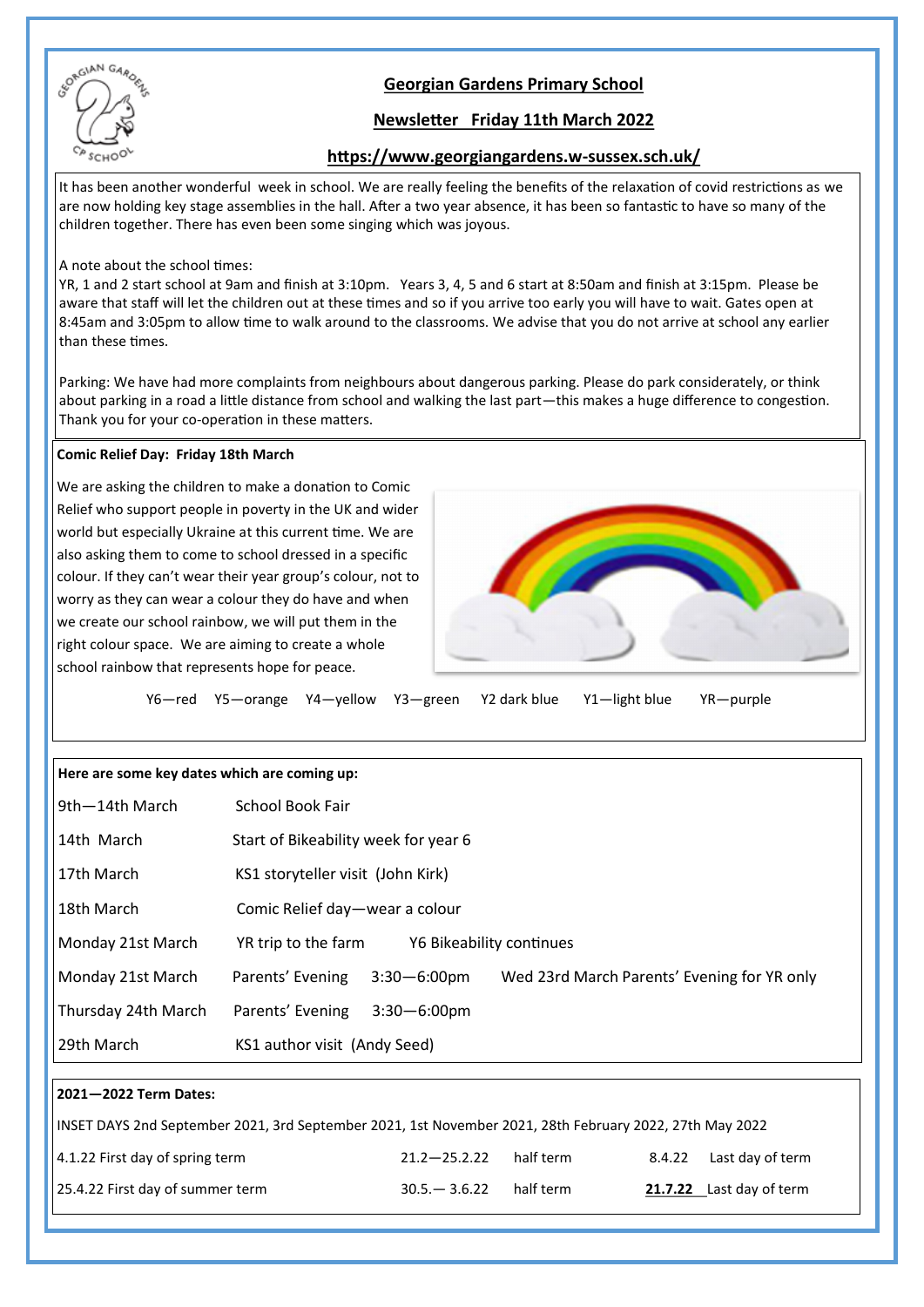

## **Newsletter page 2**

#### **Visiting Author to KS2:**

It was with great excitement that KS2 welcomed Sam Sedgman to school. He captivated them all during an assembly where he talked about where he gets his ideas from, books he's written and authors he's worked with. His books are set on trains and so he also explained all about his love of trains and even showed everyone how a steam engine works using a model. He then spent time in Y5 and 6 classes leading them in writing workshops. What an inspiration!









Harrison Ber





#### **School Book Fair:**

This will be open for the last time on Monday 14th before and after school.

Cash, card and online payments.



## **Sport fixtures:**

Very well done to the tchoukball teams who played at The Angmering School on Monday. One of the teams gained first place and the other, third. An amazing result considering the children had never played the game before! Search up the game on the internet—it really is a lot of fun.

At the latest Angmering mile at the high school we had an awesome 45 children take part—how fantastic! Well done to all of the runners.